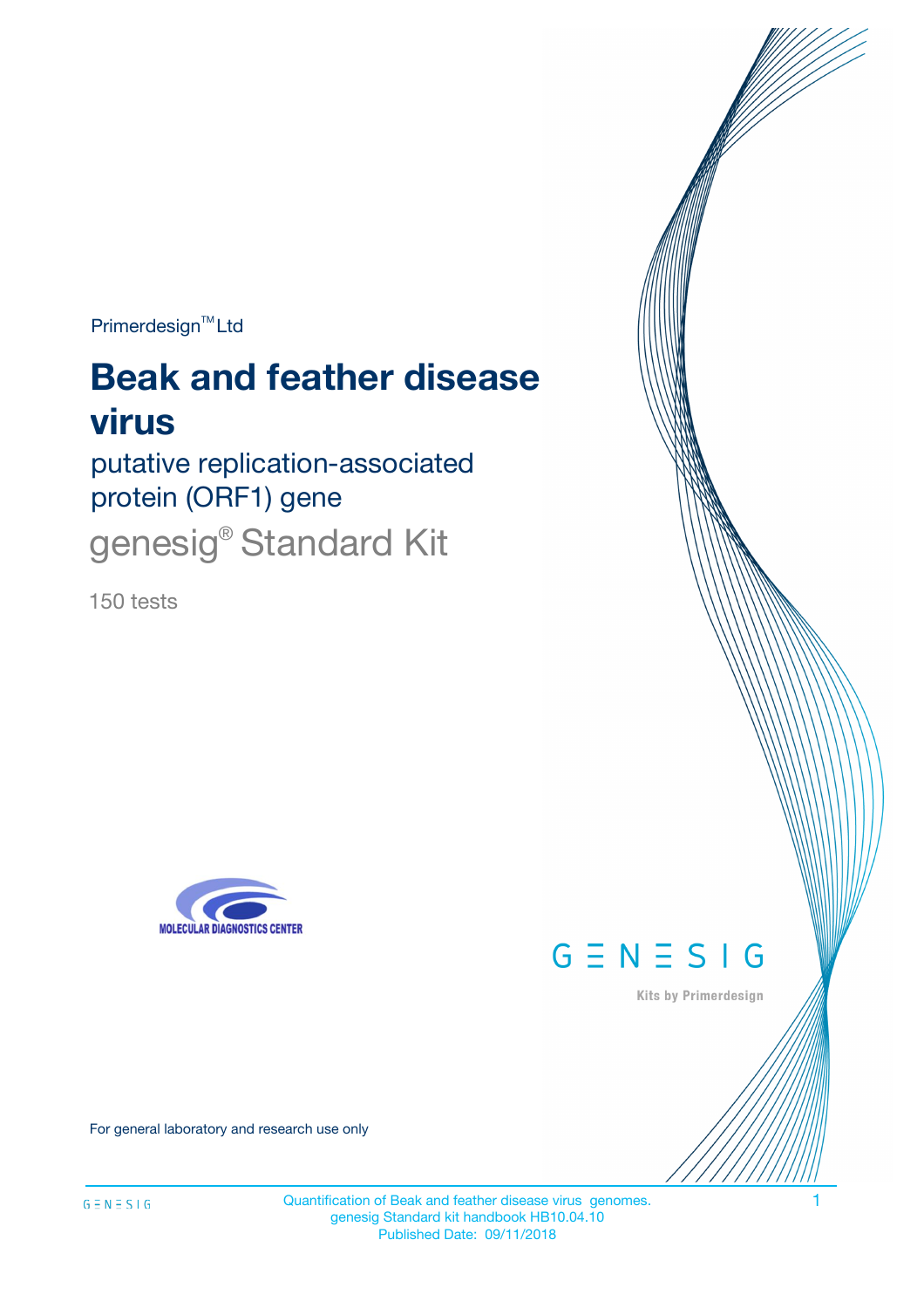### Introduction to Beak and feather disease virus

Beak and Feather Disease virus (BFDV) is a small, non-enveloped virus of the Circoviridae family. The single-stranded, circular, DNA genome is 1993 nucleotides in length encoding 3 proteins and is surrounded by a spherical capsid with icosahedral symmetry. Infection with BFDV causes psittacine beak and feather disease (PBFD) in a wide range of birds.

BFDV is capable of both vertical and horizontal transmission as a result of direct contact, inhalation or ingestion of infected aerosols or contact with infected faecal matter. The viral particles can also remain viable in the environment for long periods of time. The virus mainly targets actively dividing cells such as those in the skin, feathers, beak and oesophagus, as well as organs of the immune system. Infection of the feathers and beak produces deformities in their growth and secondary infections as a result of immune suppression can result in complications.

Acute infections present with severe beak and feather deformities, lethargy, severe weight loss, vomiting and diarrhoea. A chronic infection is seen only after an immune response and results in slow development of symptoms. There is currently no cure or treatment for BFDV and infected or carrier birds must be culled to prevent viral spread to healthy members of the flock. Remaining birds should be tested repeatedly and regularly to detect new infections. Once a group of birds is contaminated, it becomes extremely difficult to totally eliminate this virus.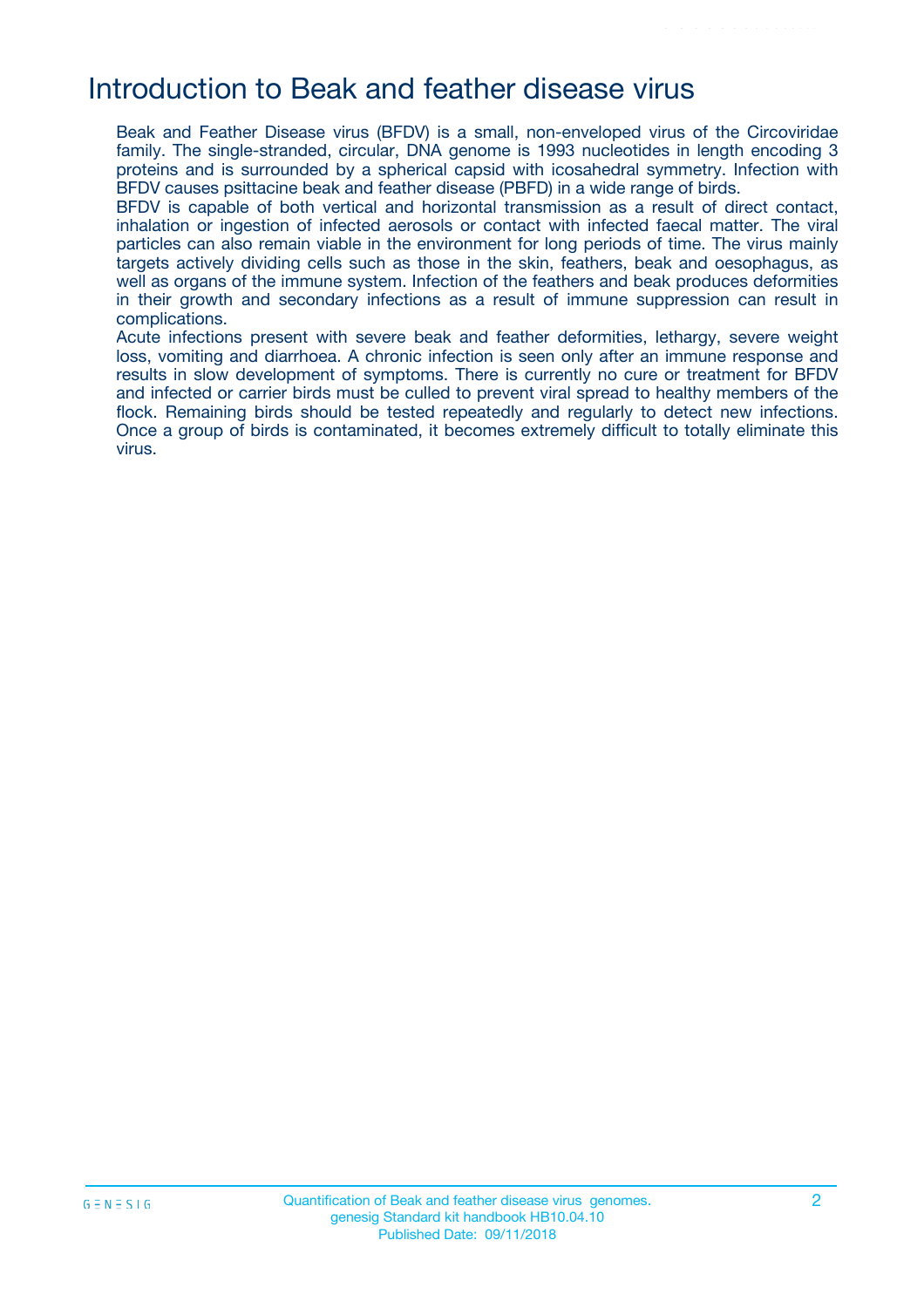The Primerdesign genesig Kit for Beak and feather disease virus (BFDV) genomes is designed for the in vitro quantification of BFDV genomes. The kit is designed to have a broad detection profile. Specifically, the primers represent 100% homology with over 95% of the NCBI database reference sequences available at the time of design.

The dynamics of genetic variation means that new sequence information may become available after the initial design. Primerdesign periodically reviews the detection profiles of our kits and when required releases new versions.

If you require further information, or have a specific question about the detection profile of this kit then please send an e.mail to enquiry@primerdesign.co.uk and our bioinformatics team will answer your question.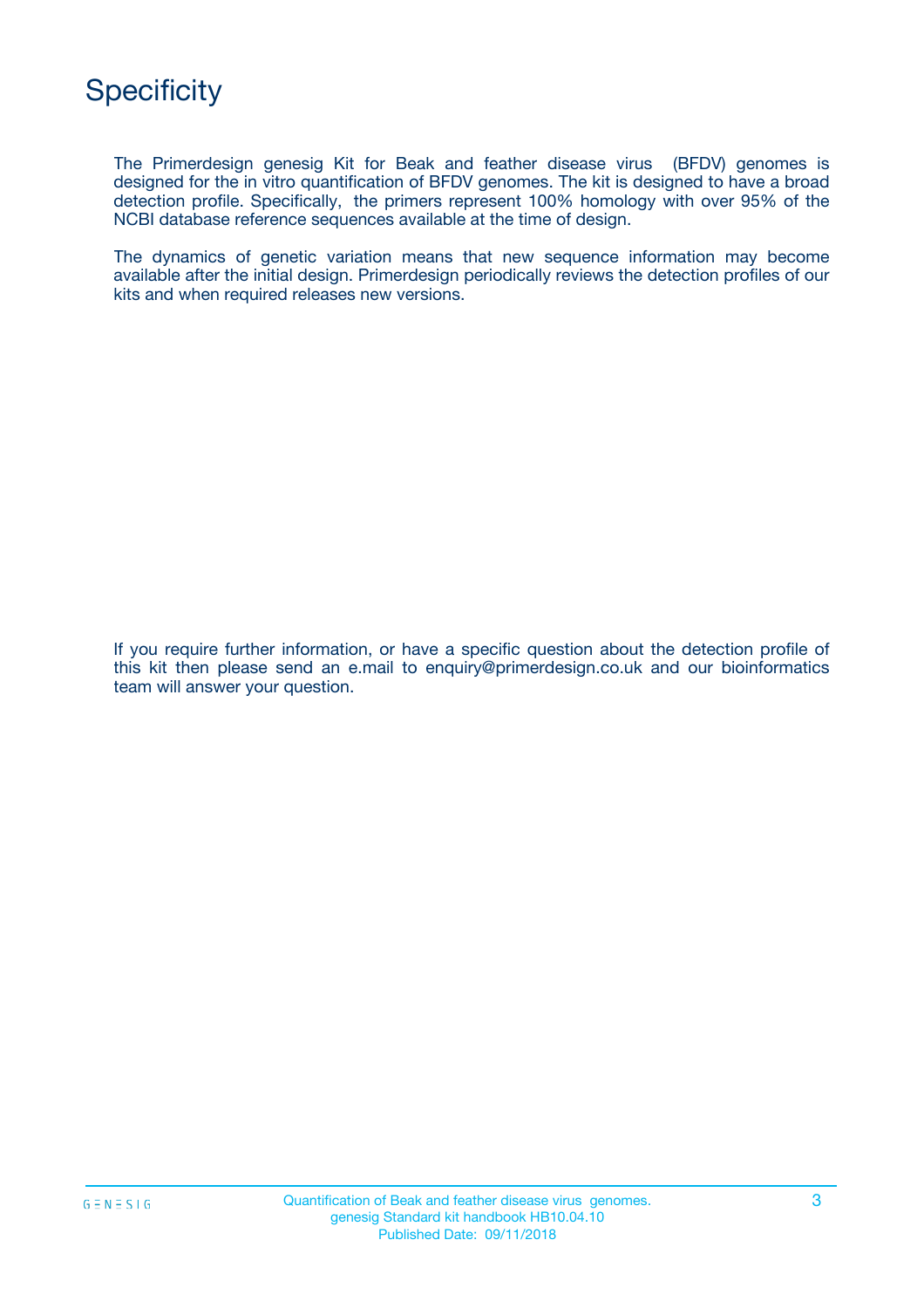# Kit contents

- **BFDV specific primer/probe mix (150 reactions BROWN)** FAM labelled
- **BFDV positive control template (for Standard curve RED)**
- **RNase/DNase free water (WHITE)** for resuspension of primer/probe mixes
- **Template preparation buffer (YELLOW)** for resuspension of positive control template and standard curve preparation

# Reagents and equipment to be supplied by the user

#### **Real-time PCR Instrument**

#### **Extraction kit**

This kit is recommended for use with genesig Easy DNA/RNA extraction kit. However, it is designed to work well with all processes that yield high quality RNA and DNA with minimal PCR inhibitors.

#### **oasig**TM **lyophilised or Precision**®**PLUS 2X qPCR Master Mix**

This kit is intended for use with oasig or PrecisionPLUS2X qPCR Master Mix.

**Pipettors and Tips**

**Vortex and centrifuge**

**Thin walled 1.5 ml PCR reaction tubes**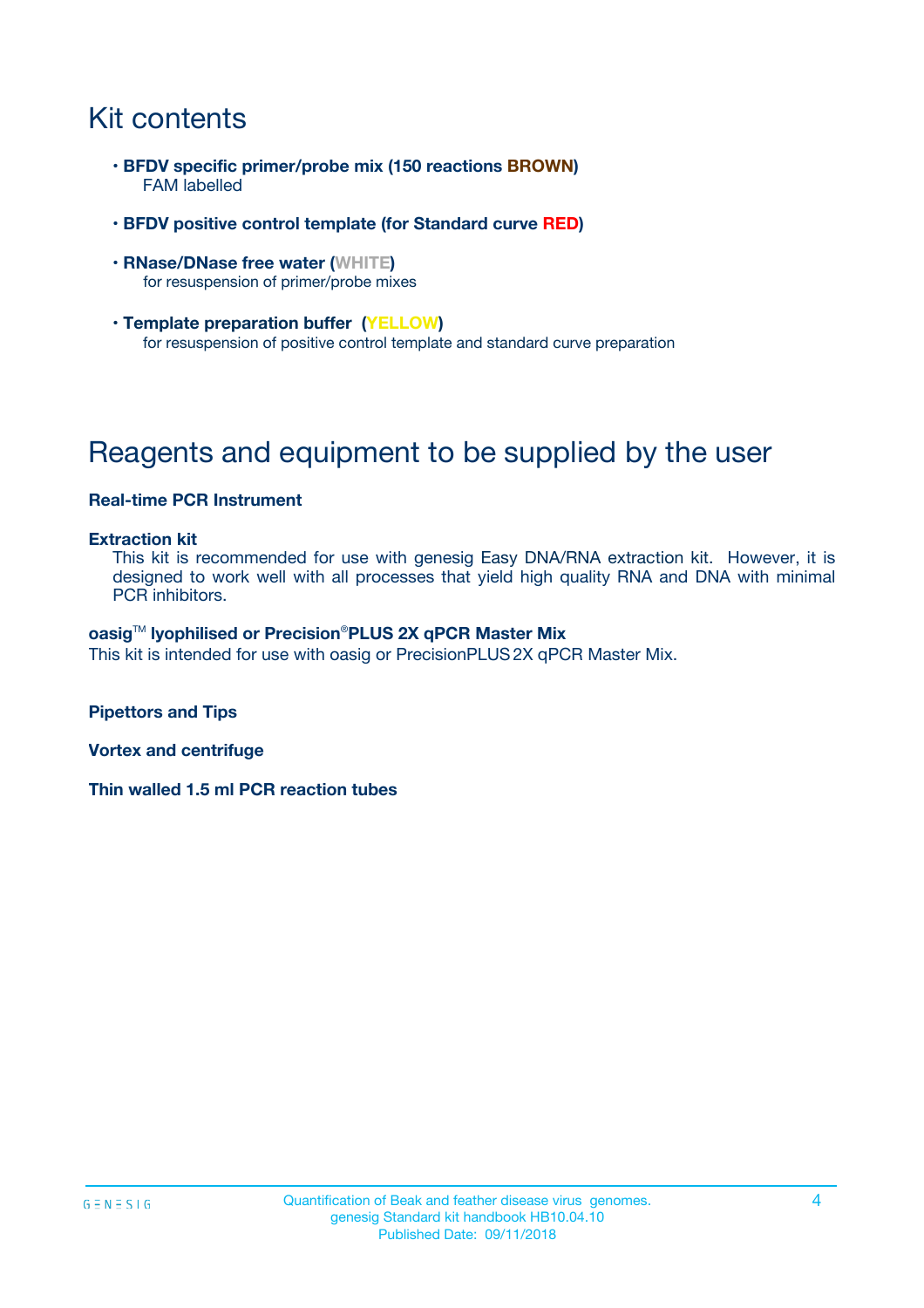### Kit storage and stability

This kit is stable at room temperature but should be stored at -20ºC on arrival. Once the lyophilised components have been resuspended they should not be exposed to temperatures above -20°C for longer than 30 minutes at a time and unnecessary repeated freeze/thawing should be avoided. The kit is stable for six months from the date of resuspension under these circumstances.

If a standard curve dilution series is prepared this can be stored frozen for an extended period. If you see any degradation in this serial dilution a fresh standard curve can be prepared from the positive control.

Primerdesign does not recommend using the kit after the expiry date stated on the pack.

### Suitable sample material

All kinds of sample material suited for PCR amplification can be used. Please ensure the samples are suitable in terms of purity, concentration, and DNA integrity. Always run at least one negative control with the samples. To prepare a negative-control, replace the template DNA sample with RNase/DNase free water.

### Dynamic range of test

Under optimal PCR conditions genesig BFDV detection kits have very high priming efficiencies of >95% and can detect less than 100 copies of target template.

### Notices and disclaimers

This product is developed, designed and sold for research purposes only. It is not intended for human diagnostic or drug purposes or to be administered to humans unless clearly expressed for that purpose by the Food and Drug Administration in the USA or the appropriate regulatory authorities in the country of use. During the warranty period Primerdesign genesig detection kits allow precise and reproducible data recovery combined with excellent sensitivity. For data obtained by violation to the general GLP guidelines and the manufacturer's recommendations the right to claim under guarantee is expired. PCR is a proprietary technology covered by several US and foreign patents. These patents are owned by Roche Molecular Systems Inc. and have been sub-licensed by PE Corporation in certain fields. Depending on your specific application you may need a license from Roche or PE to practice PCR. Additional information on purchasing licenses to practice the PCR process may be obtained by contacting the Director of Licensing at Roche Molecular Systems, 1145 Atlantic Avenue, Alameda, CA 94501 or Applied Biosystems business group of the Applera Corporation, 850 Lincoln Centre Drive, Foster City, CA 94404. In addition, the 5' nuclease assay and other homogeneous amplification methods used in connection with the PCR process may be covered by U.S. Patents 5,210,015 and 5,487,972, owned by Roche Molecular Systems, Inc, and by U.S. Patent 5,538,848, owned by The Perkin-Elmer Corporation.

### Trademarks

Primerdesign™ is a trademark of Primerdesign Ltd.

genesig $^\circledR$  is a registered trademark of Primerdesign Ltd.

The PCR process is covered by US Patents 4,683,195, and 4,683,202 and foreign equivalents owned by Hoffmann-La Roche AG. BI, ABI PRISM® GeneAmp® and MicroAmp® are registered trademarks of the Applera Genomics (Applied Biosystems Corporation). BIOMEK® is a registered trademark of Beckman Instruments, Inc.; iCycler™ is a registered trademark of Bio-Rad Laboratories, Rotor-Gene is a trademark of Corbett Research. LightCycler™ is a registered trademark of the Idaho Technology Inc. GeneAmp®, TaqMan® and AmpliTaqGold® are registered trademarks of Roche Molecular Systems, Inc., The purchase of the Primerdesign reagents cannot be construed as an authorization or implicit license to practice PCR under any patents held by Hoffmann-LaRoche Inc.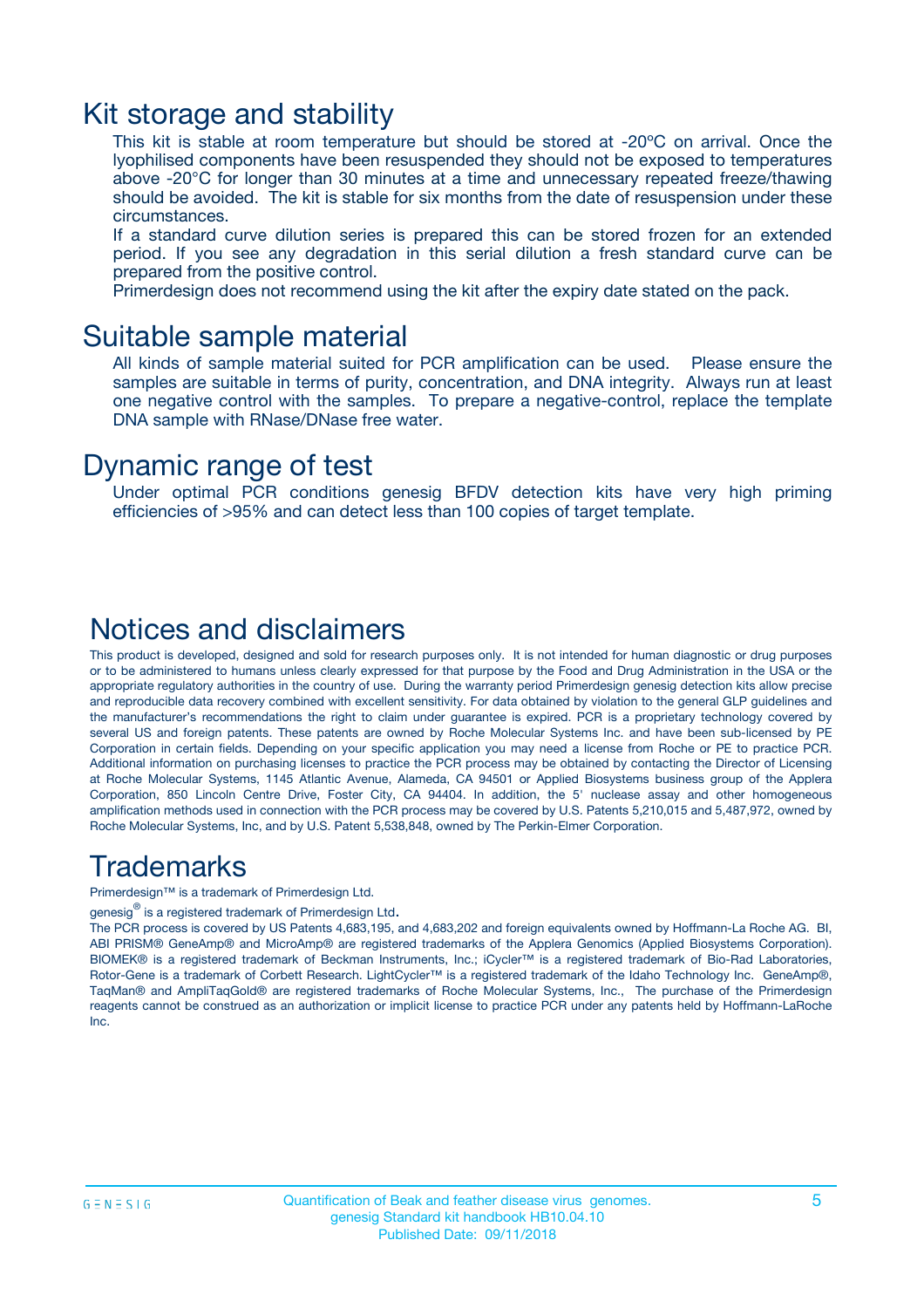# Principles of the test

#### **Real-time PCR**

A BFDV specific primer and probe mix is provided and this can be detected through the FAM channel.

The primer and probe mix provided exploits the so-called TaqMan® principle. During PCR amplification, forward and reverse primers hybridize to the BFDV DNA. A fluorogenic probe is included in the same reaction mixture which consists of a DNA probe labeled with a 5`-dye and a 3`-quencher. During PCR amplification, the probe is cleaved and the reporter dye and quencher are separated. The resulting increase in fluorescence can be detected on a range of qPCR platforms.

#### **Positive control**

For copy number determination and as a positive control for the PCR set up, the kit contains a positive control template. This can be used to generate a standard curve of BFDV copy number / Cq value. Alternatively the positive control can be used at a single dilution where full quantitative analysis of the samples is not required. Each time the kit is used, at least one positive control reaction must be included in the run. A positive result indicates that the primers and probes for detecting the target BFDV gene worked properly in that particular experimental scenario. If a negative result is obtained the test results are invalid and must be repeated. Care should be taken to ensure that the positive control does not contaminate any other kit component which would lead to false-positive results. This can be achieved by handling this component in a Post PCR environment. Care should also be taken to avoid cross-contamination of other samples when adding the positive control to the run. This can be avoided by sealing all other samples and negative controls before pipetting the positive control into the positive control well.

#### **Negative control**

To validate any positive findings a negative control reaction should be included every time the kit is used. For this reaction the RNase/DNase free water should be used instead of template. A negative result indicates that the reagents have not become contaminated while setting up the run.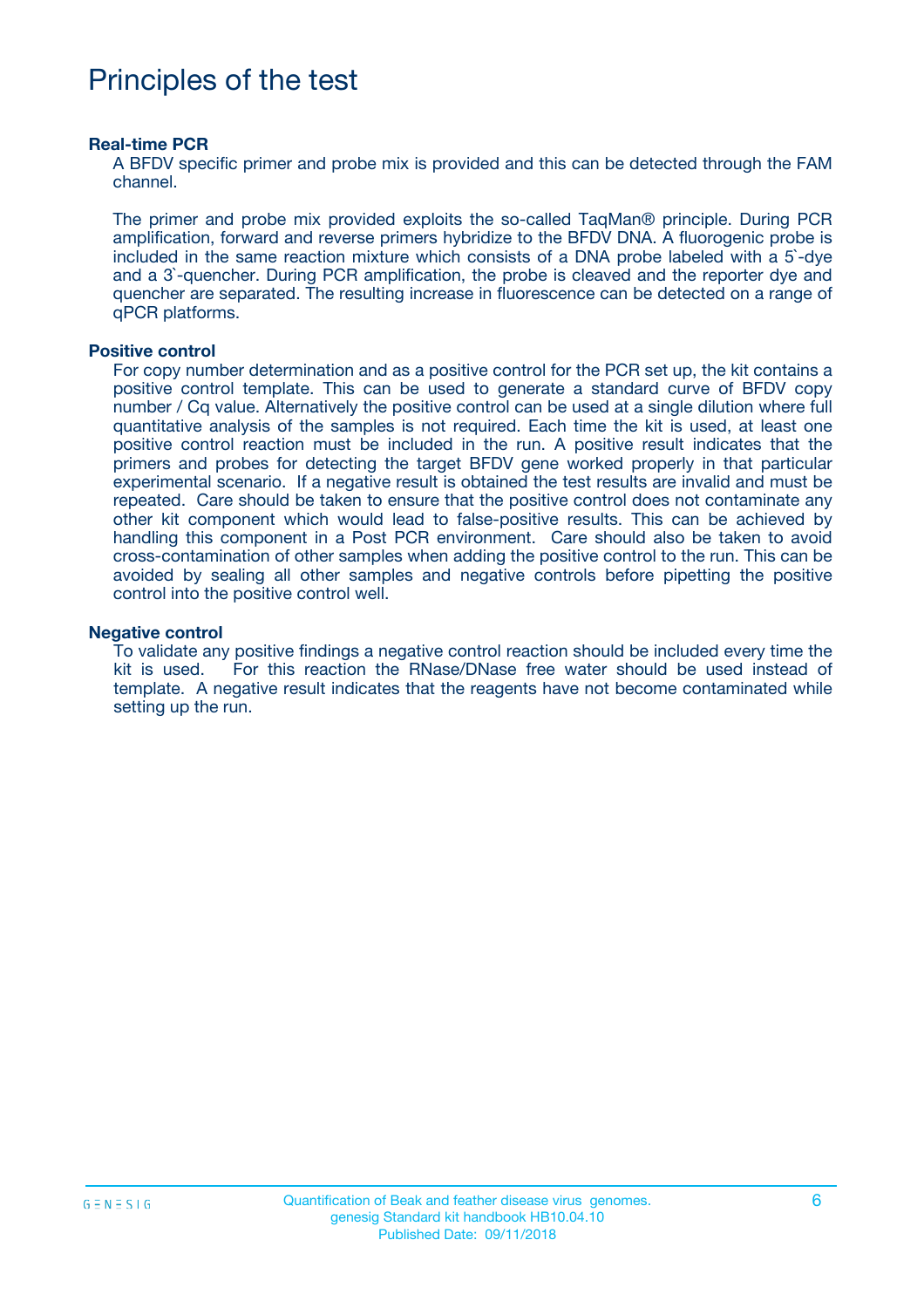## Resuspension protocol

To minimize the risk of contamination with foreign DNA, we recommend that all pipetting be performed in a PCR clean environment. Ideally this would be a designated PCR lab or PCR cabinet. Filter tips are recommended for all pipetting steps.

#### **1. Pulse-spin each tube in a centrifuge before opening.**

This will ensure lyophilised primer and probe mix is in the base of the tube and is not spilt upon opening the tube.

**2. Resuspend the kit components in the RNase/DNase free water supplied, according to the table below.**

To ensure complete resuspension, vortex each tube thoroughly.

| Component - resuspend in water<br>Volume |        |
|------------------------------------------|--------|
| <b>Pre-PCR pack</b>                      |        |
| <b>BFDV</b> primer/probe mix (BROWN)     | 165 ul |

### **3. Resuspend the positive control template in the template preparation buffer supplied, according to the table below:**

To ensure complete resuspension, vortex the tube thoroughly.

| Component - resuspend in template preparation buffer | lVolume' |
|------------------------------------------------------|----------|
| <b>Post-PCR heat-sealed foil</b>                     |          |
| BFDV Positive Control Template (RED) *               | 500 µl   |

\* This component contains high copy number template and is a VERY significant contamination risk. It must be opened and handled in a separate laboratory environment, away from the other components.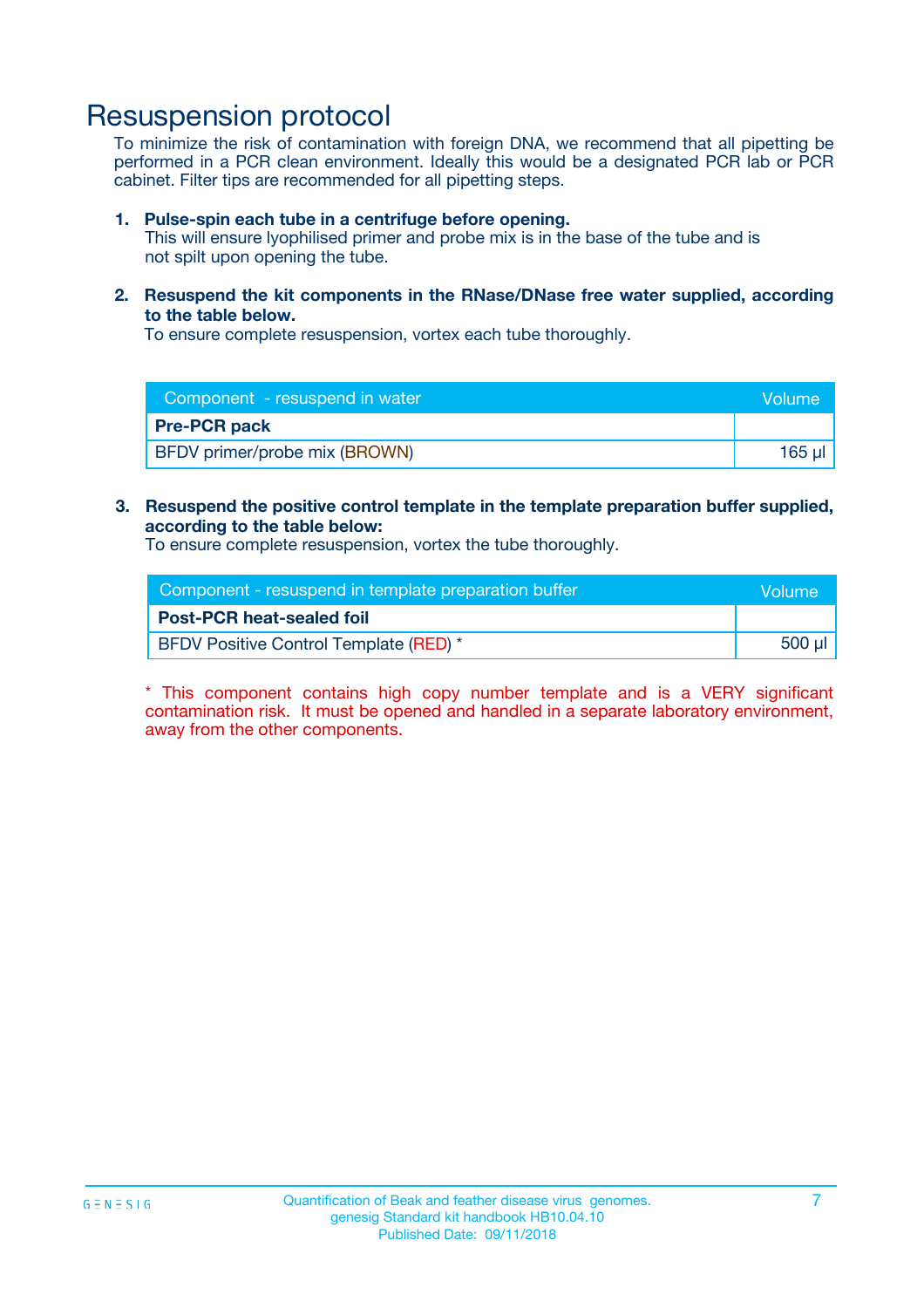# qPCR detection protocol

**1. For each DNA sample prepare a reaction mix according to the table below:** Include sufficient reactions for positive and negative controls.

| Component                                 | Volume          |
|-------------------------------------------|-----------------|
| oasig or PrecisionPLUS 2X qPCR Master Mix | 10 $\mu$        |
| BFDV primer/probe mix (BROWN)             | 1 $\mu$         |
| <b>RNase/DNase free water (WHITE)</b>     | $4 \mu$         |
| <b>Final Volume</b>                       | 15 <sub>µ</sub> |

- **2. Pipette 15µl of this mix into each well according to your qPCR experimental plate set up.**
- **3. Prepare DNA templates for each of your samples.**
- **4. Pipette 5µl of DNA template into each well, according to your experimental plate set up.**

For negative control wells use 5µl of RNase/DNase free water. The final volume in each well is 20µl.

**5. If a standard curve is included for quantitative analysis, prepare a reaction mix according to the table below:**

| Component                                 | Volume          |
|-------------------------------------------|-----------------|
| oasig or PrecisionPLUS 2X qPCR Master Mix | $10 \mu$        |
| BFDV primer/probe mix (BROWN)             | 1 µI            |
| <b>RNase/DNase free water (WHITE)</b>     | $4 \mu$         |
| <b>Final Volume</b>                       | 15 <sub>µ</sub> |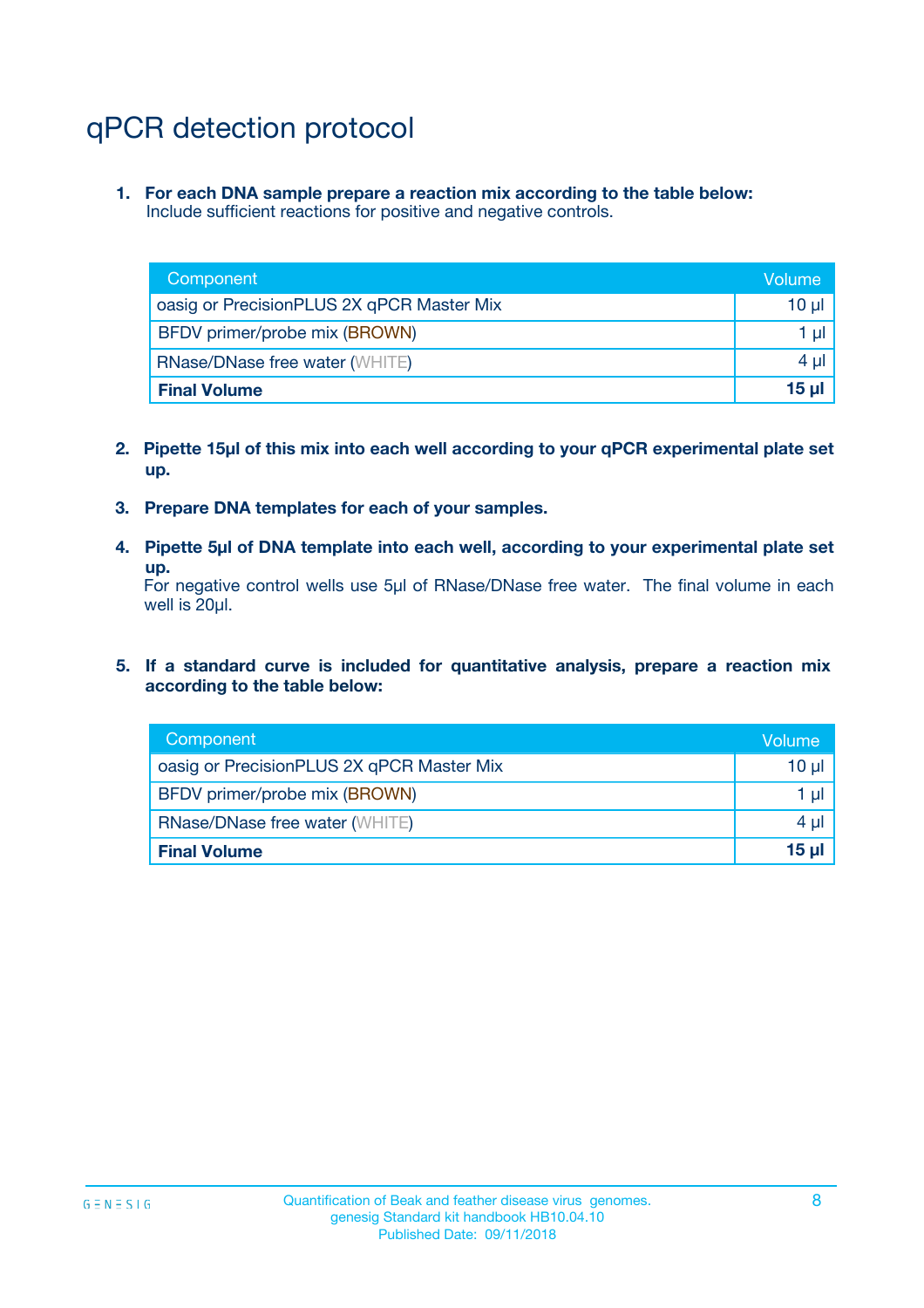### **6. Preparation of a standard curve dilution series.**

- 1) Pipette 90µl of template preparation buffer into 5 tubes and label 2-6
- 2) Pipette 10µl of Positive Control Template (RED) into tube 2
- 3) Vortex thoroughly
- 4) Change pipette tip and pipette 10µl from tube 2 into tube 3
- 5) Vortex thoroughly

Repeat steps 4 and 5 to complete the dilution series

| <b>Standard Curve</b>         | <b>Copy Number</b>     |
|-------------------------------|------------------------|
| Tube 1 Positive control (RED) | $2 \times 10^5$ per µl |
| Tube 2                        | $2 \times 10^4$ per µl |
| Tube 3                        | $2 \times 10^3$ per µl |
| Tube 4                        | $2 \times 10^2$ per µl |
| Tube 5                        | 20 per µl              |
| Tube 6                        | 2 per ul               |

7. Pipette 5µl of standard template into each well for the standard curve according to your experimental plate set up.

The final volume in each well is 20µl.

# qPCR amplification protocol

Amplification conditions using oasig or PrecisionPLUS2X qPCR Master Mix.

|             | <b>Step</b>       | <b>Time</b>     | Temp           |
|-------------|-------------------|-----------------|----------------|
|             | Enzyme activation | 2 min           | $95^{\circ}$ C |
| Cycling x50 | Denaturation      | 10 <sub>s</sub> | 95 $°C$        |
|             | DATA COLLECTION * | 60 s            | 60 °C          |

\* Fluorogenic data should be collected during this step through the FAM channel